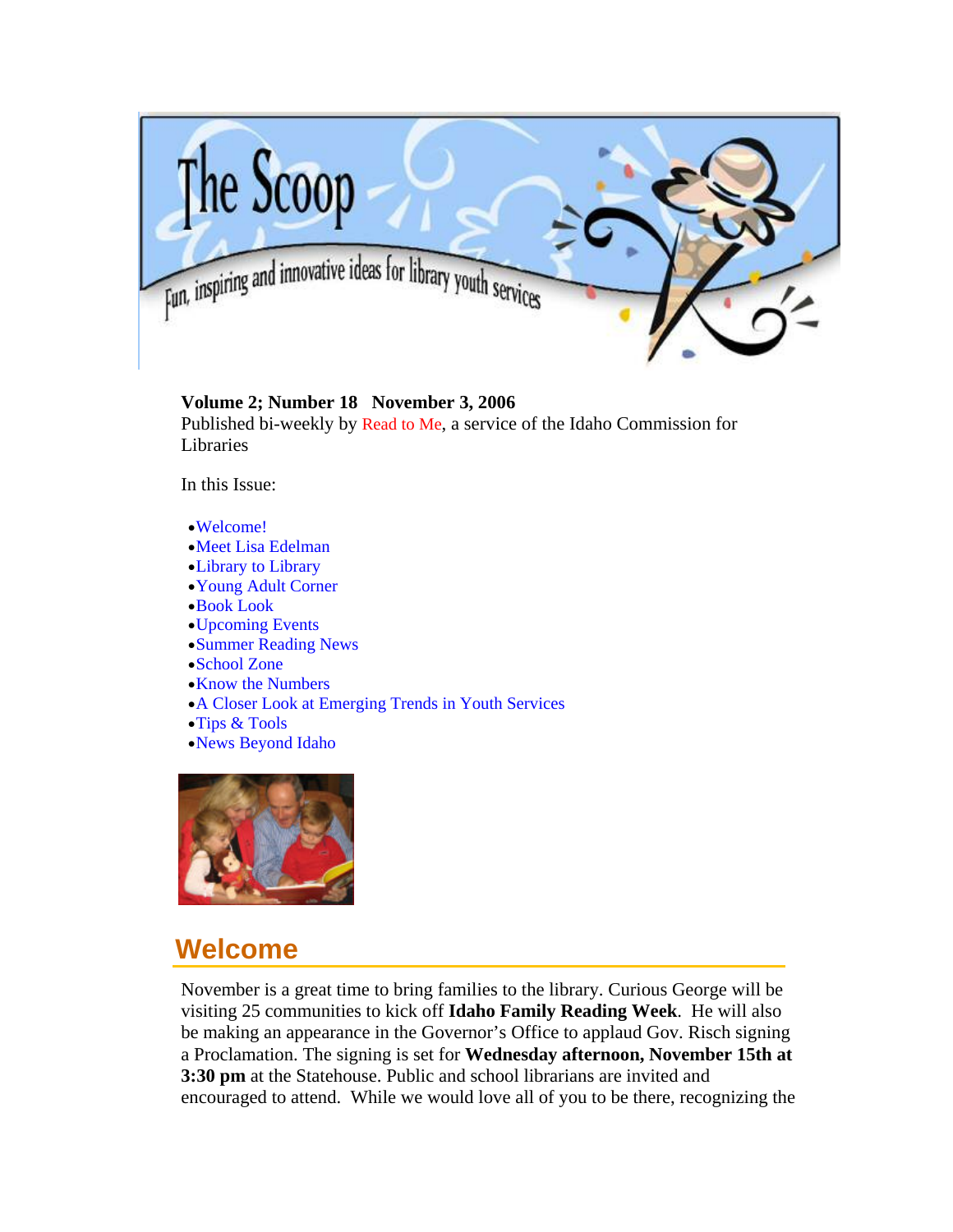<span id="page-1-0"></span>limits of time and place, we hope those of you in the Boise area will be able to attend.

*The photo above of Gov. and Mrs. Risch reading to their grandchildren at Garden City Public Library is the photo of the week on the Governor's web site at:*

*[http://gov.idaho.gov/PhotoWeek/photo\\_oct/photo\\_oct.html.](http://gov.idaho.gov/PhotoWeek/photo_oct/photo_oct.html)*

## **Meet Lisa Edelman**



Quick! What Idaho library brings a live 15 foot long Burmese python named Houdini to some of their nature-centered Tuesday story times? In 2002 what Idaho library turned their entire building into an elaborate Halloween haunted house for 200 attendees with the help of 44 volunteers? What Idaho library is one of the very few libraries in the United States completely funded through private donations and sales from a thrift shop?

Ok. Time's up! If you guessed the answer was: "**The Community Library in Ketchum**." You're right!

In 1955, 17 far-sighted women in the Wood River Valley realized they needed a library. They each donated \$1 and rented a small building for a mere \$5 a month then started the Gold Mine Thrift Shop to help with funding. Almost before you can say, "Read!", they had enough money for a larger space. Today Ketchum's Community Library inhabits an attractive building housing close to 150,000 volumes and serving an average of 500 people each day. Their separate children's wing contains a reading room, homework room, game computers with Internet access and two full time staff.

For the past six and a half years, **Lisa Edelman, Director of the Children's Library**, has been creating innovative library services for children in pre-school through high school age groups. In addition to providing two story times during the school year and three in the summer, local schools come in five times a year for field trips to learn about library services through games, contests, and regional history slide shows. There is an exciting youth volunteer program in which children ten years old and up help younger children with activities.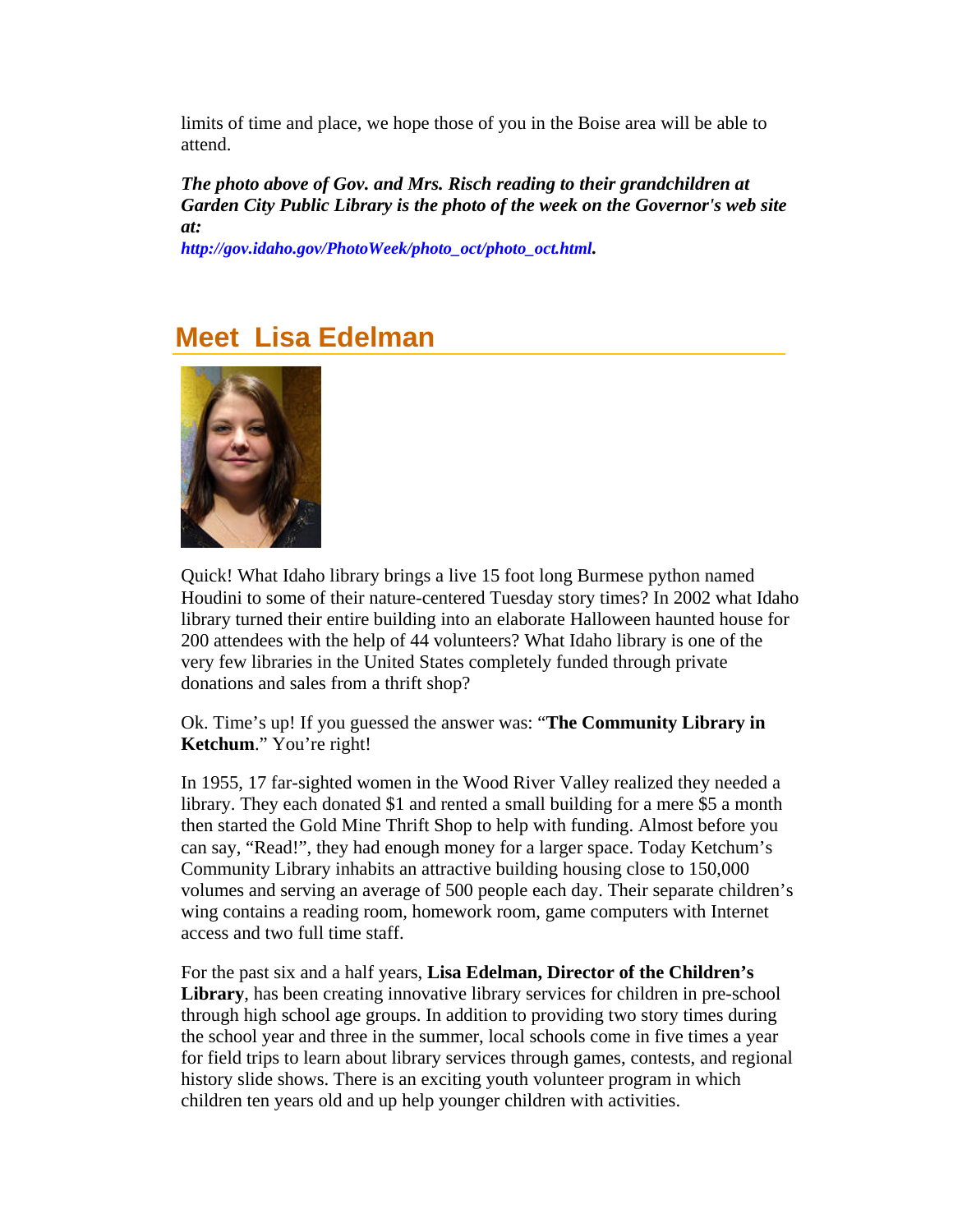And, along with following the statewide Summer Reading theme each year, The Community Library has many more activities including visits from Smoky Bear and a Sawtooth National Recreation Area fire truck. Lisa sees her biggest challenge as being creative with a continuous supply of library activities that appeal to youth. "Thank God for the Internet," she says. Lisa loves getting to



know the childr en and helping them expand their world through books and reading. Her biggest success lies in assisting reluctant readers to become eager library users. She also spends much of her time on collection development so she can keep current on what's new and what's hot for young adults and children. Her current favorite read aloud story is *Dirt Boy* by Erik Jon Slangerup. "It's funny and teaches a lesson. I can get a whole group of kids saying 'yuck' and 'gross,'" Lisa says.



The Community Library actively promotes the Young Readers Choice Awards books and has a voting booth each spring. In fact, Lisa makes it a point to try to read all the books on the current awards list. At the moment she's reading *Twilight* by Stephenie Meyer.

Every holiday the Community Library puts up different decorations and holds a related activity or party. Two fun activities scheduled for this Halloween were a Teen Murder Mystery Dinner Party with approximately 16 attendees and a youth Halloween party with games, crafts, music, costumes, and, of course, tricks and treats.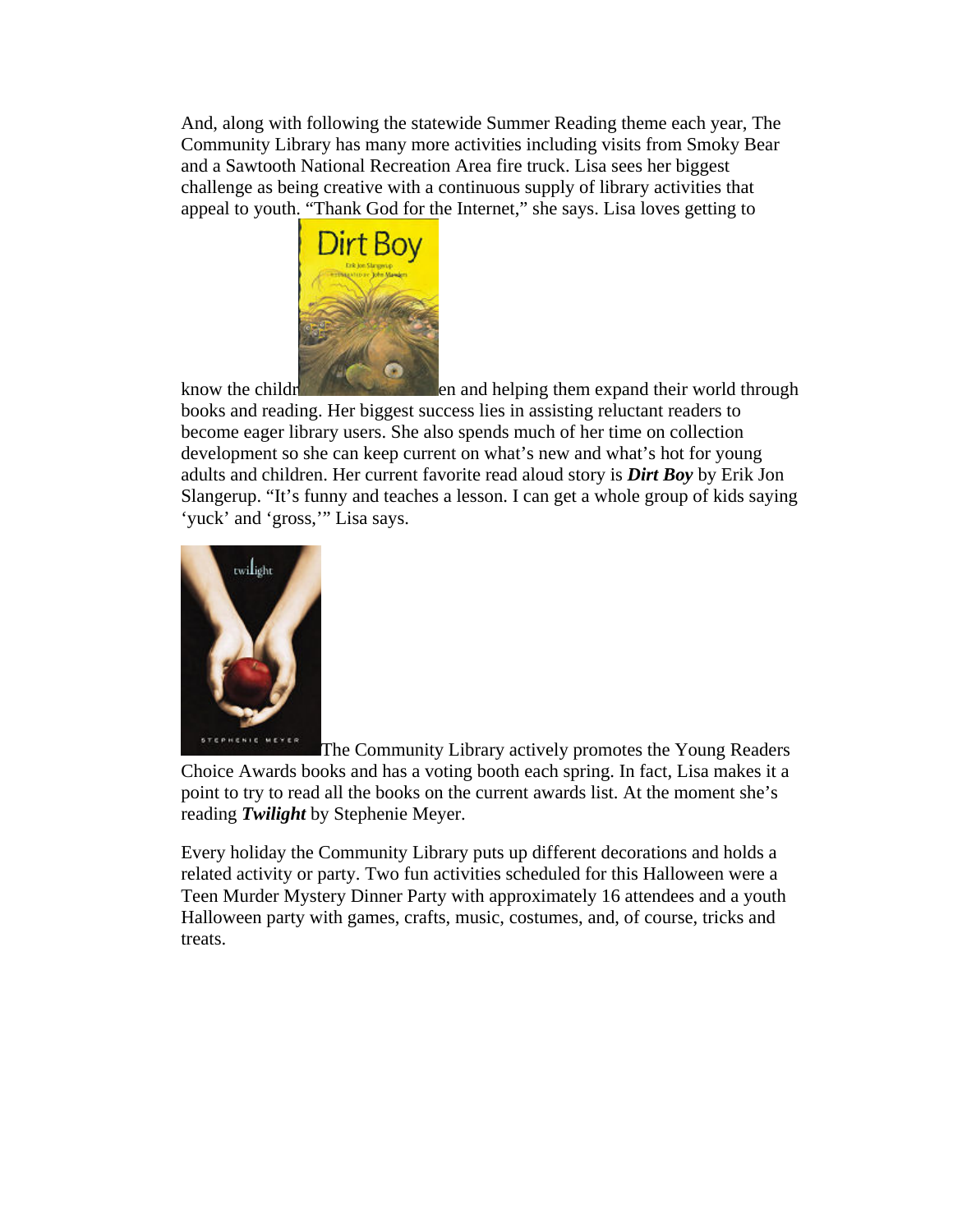<span id="page-3-0"></span>

Lisa is a little nonplussed, however, when asked what her



current favorite children's books are and why. "My range of

books is so vast and my favorite changes with my mood, so it is impossible to name one book or author," she answers. She then adds, "I had a hard time learning to read and my parents let me read whatever I wanted, so I read romance novels. I also read the *Babysitter Club* books and the *Wrinkle in Time* series. I loved *Roll of Thunder Hear My Cry* by Mildred Taylor and *Bridge to Terabithia* by Katherine Paterson."

When not actively creating outstanding young adult and children's activities, Lisa spends time with her friends and family and loves to swim, read, knit, and watch movies.

## **Library to Library**



**Joanne Habben, librarian at White Pine Elementary School in Boise** called to thank ICFL for the Curious George materials and to tell us they expect over 500 to attend their Family Reading Night!

*Please send us a brief description of your family reading events so we can include them in future newsletters. Photos are always welcome. Click here to get a [photo release form.](http://libraries.idaho.gov/files/default/photo-release.pdf)*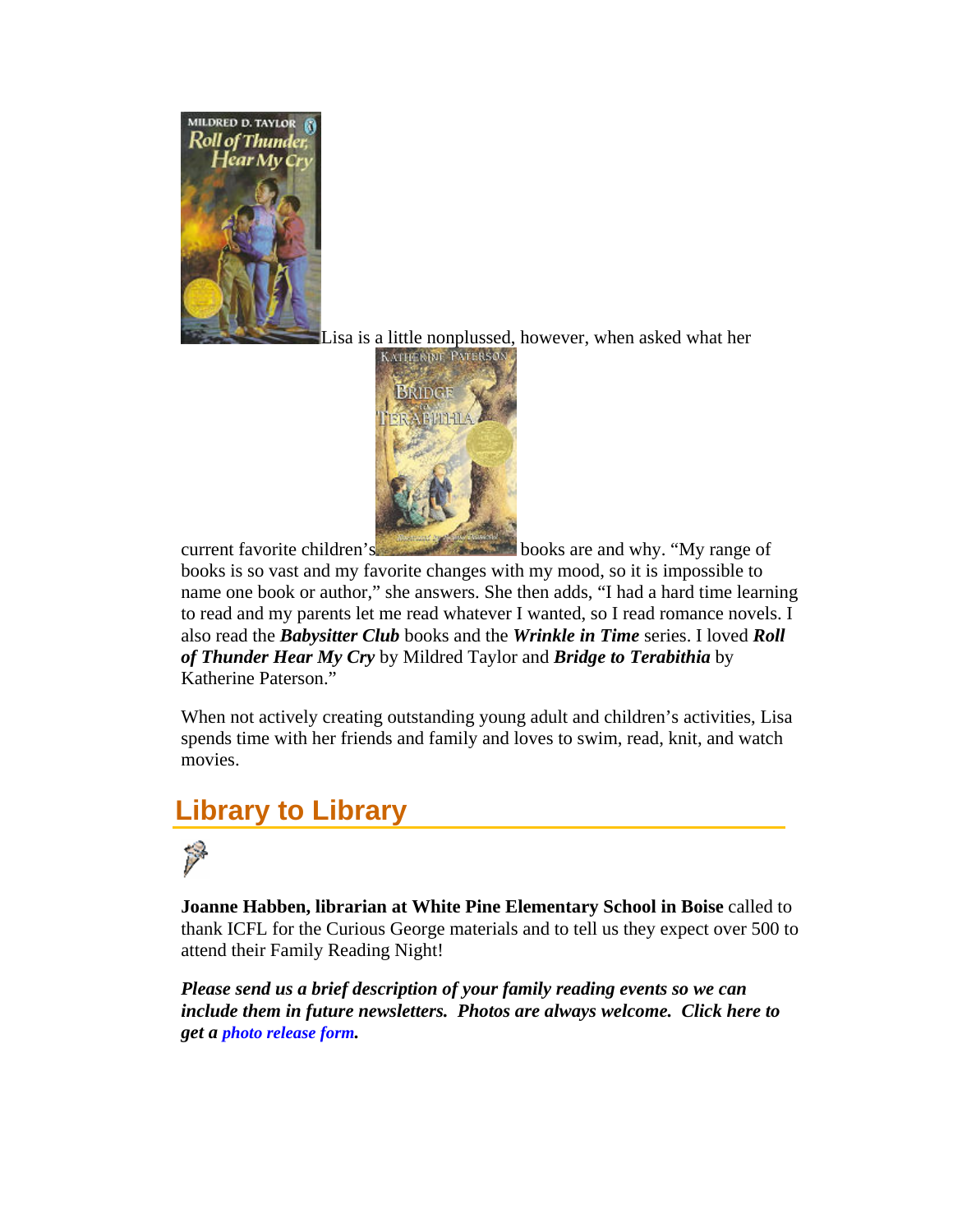<span id="page-4-0"></span>**McCall Public Library** thought other libraries might be interested in the Partners for Literacy Program through Houghton Mifflin Company (publishers of the ever-popular Curious George books). McCall Public Library used this program to order discounted books to give away to children during their Dia de los Ninos parade last spring. "Their 'special sales' agent in Boston was extremely helpful on the phone and got our book orders out to us PRONTO!" The program offers 50 percent discounts off of retail prices for books that will be given away as part of a library outreach program (books may not be resold). Details for available titles and prices for books can be found at [http://www.houghtonmifflinbooks.com.](http://www.houghtonmifflinbooks.com/)

Here is some contact info copied from their website: For SPECIAL SALES INQUIRIES, including non-bookstore specialty retailers, premium and bulk sales, mail-order catalogs, and literacy organizations, please contact: Trade & Reference Division Special Sales Houghton Mifflin Company 222 Berkeley Street, 9th floor Boston, MA 02116 Tel: (800) 597-6127 Fax: (617) 351-1185 E-mail: [trade\\_specialsales@hmco.com.](mailto:trade_specialsales@hmco.com)

For LIBRARY PROMOTION inquiries, please contact: Houghton Mifflin Company Children's Books Department 222 Berkeley Street Boston, MA 02116. Clarion Books Houghton Mifflin Company 215 Park Avenue South New York, NY 10003. E-mail: children's books@hmco.com.



### **Great staff photo!!**

Tina Cherry sent this photo of the Jerome Public Library staff they had taken for the city's calendar. "When the city decided to do a calendar, we talked about the stereotype of librarians and dreamed up the most opposite photo we could. A really nice guy named Red brought us all of our props," Tina said. To get the full effect, see [http://www.flickr.com/photos/stephanieb-w/.](http://www.flickr.com/photos/stephanieb-w/) Great photo!

## **Young Adult Corner**

[**Editor's Note:** We featured an great article by Robin Murphy from the Mountain Home Public Library's about zines in the [April 15, 2005 Scoop](http://libraries.idaho.gov/files/default/aprl1505.pdf) so be sure to check it out if you subscribed after that. Here's the definition of zine: A zine—an abbreviation of the word fanzine, and originating from the word magazine—is most commonly a small circulation, non-commercial publication of original or appropriated texts and images. More broadly, the term encompasses any selfpublished work of minority interest. Zines are written in a variety of formats, from computer-printed text to comics to handwritten text. Print remains the most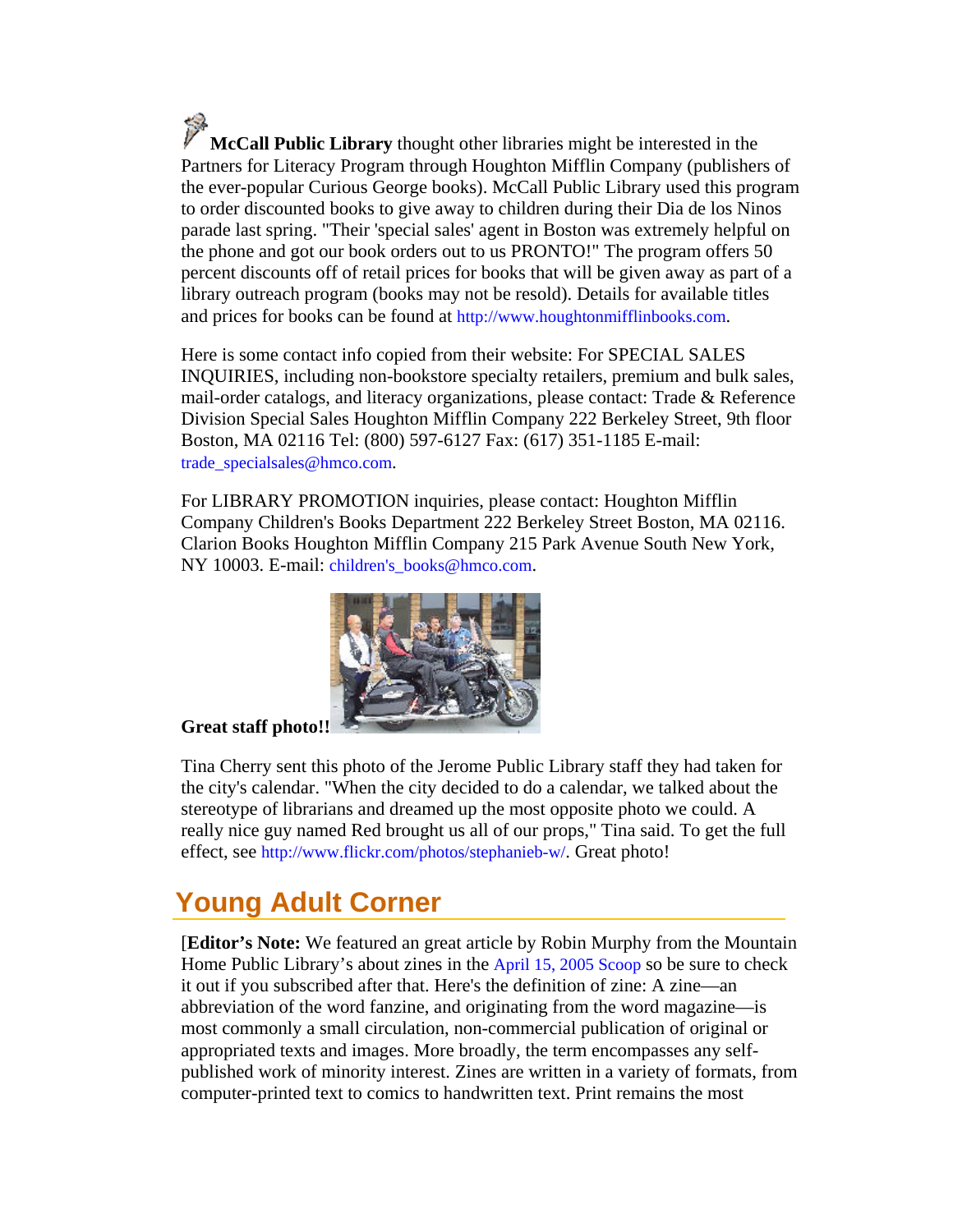popular zine format, usually photo-copied with a small circulation. Small circulation zines are often not copyrighted and there is a strong belief among many zine creators that the material within should be freely distributed. Zinesters are people who create zines. Source: <http://en.wikipedia.org/wiki/Zines>]



Melody Sky Eisler has been a zinester since college when she worked on some academic and poetry zines. She enjoyed the creative format and when she got the job Youth Services/Outreach Coordinator at Garden City Public Library she thought the teens she works with might also enjoy putting together their own zine. And they do!

Melody works with teens each "Teen Tuesday" and they spend about two hours each week working on a new edition of "Xeenster" . Their first edition came out this summer and [you can take a look at the pdf version here](http://www.islscoop.org/scoop/materials/xeenage.pdf). Their goal now is to create an edition for each season. If interest in the program grows, Melody would love to publish an issue each month. Right now they have about five "really active" teens in the group with five others that attend off and on.

"Once school starts everyone gets really busy so it's harder to keep the momentum going, but these teens are really dedicated to the project. Melody is also pleased that a good mix of boys and girls are working really well together.

Melody's background is in art education and she is passionate about providing format for visual learners. Since about 80 percent of the population (especially in the 12-18 age group) are visual learners, zines and other projects that feature multimedia formats are important. Melody's goal is to keep the project really open and help the teens "find their talents." She serves as the editor of the zine (and mostly fixes serious typos) and each contributor has a job title that coincides with their responsibilities. "They like feeling official and the job titles have helped spread responsibility and build ownership," she said. Melody feels like her job is to create a comfortable environment where the kids feel free to let their creativity flow. "I had originally suggested calling the zine 'Zeenster' to play off zines and teens, but the group told me that using an x and calling it "Xeenster" was much more cool. I was happy they felt like they have the freedom to explore different approaches."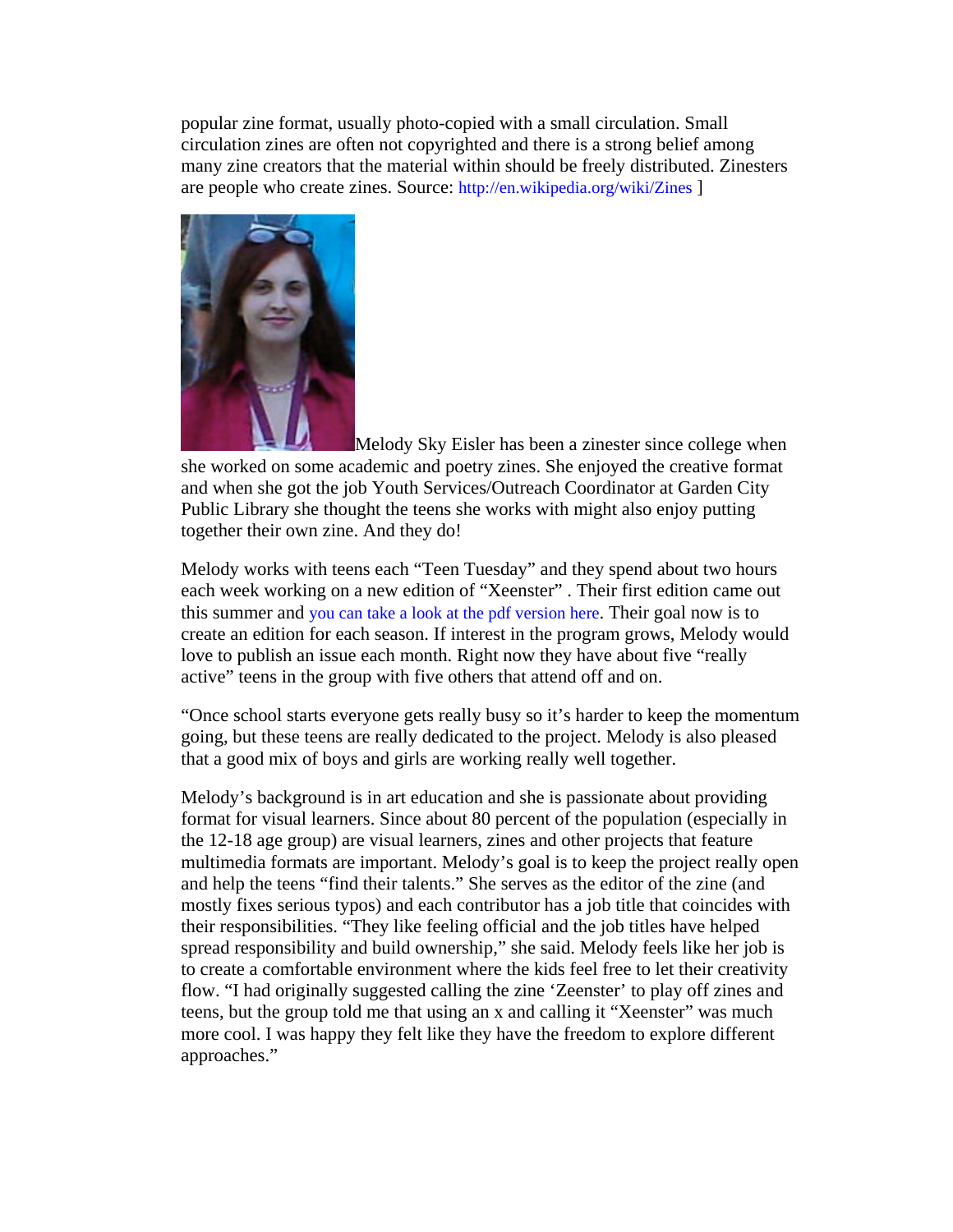<span id="page-6-0"></span>The library prints 200 copies of "Xeenster" out of the library budget and distributes them to several zine outlets in the community (Flying M, The Record Exchange and B.S.U. are great outlets in the Boise-area). Melody picks up other zines from these outlets to display in Garden City's teen area. "It's great for them to see examples for other zines." While Melody created her own zines using the traditional "cut and paste" with paper methods preferred by many zinesters, she has been teaching the library group to use Publisher and create their zine with computer technology. "They said they felt more like graphic designers and it seems to be working for them," she said.

Melody definitely recommends creating zines for other public libraries interested in ways to involve teens in the library. "It's a great after school program and having something published that is produced and written by teens in the community is a great experience for all involved."

## **Book Look**

**What's New in Children's Literature for 2006** 



Gwen Taylor presented a great session during the annual Idaho Library Association Conference. Gwen is an avid reader and teaches children's literature at Lewis-Clark State College in Lewiston. She was a member of the International Reading Association's Teachers' Choice Committee for nine years. She is currently on the 2007 Newberry Award Selection Committee and has been reading hundreds of books in order to recommend titles for this prestigious award. She was generous enough to share the list of "books that kids are bound to love" with *The Scoop*. [The whole list is included here as a Word document.](http://www.islscoop.org/scoop/materials/ilabooklist-06.doc) I



pulled nine of the many titles that I starred below. – sbw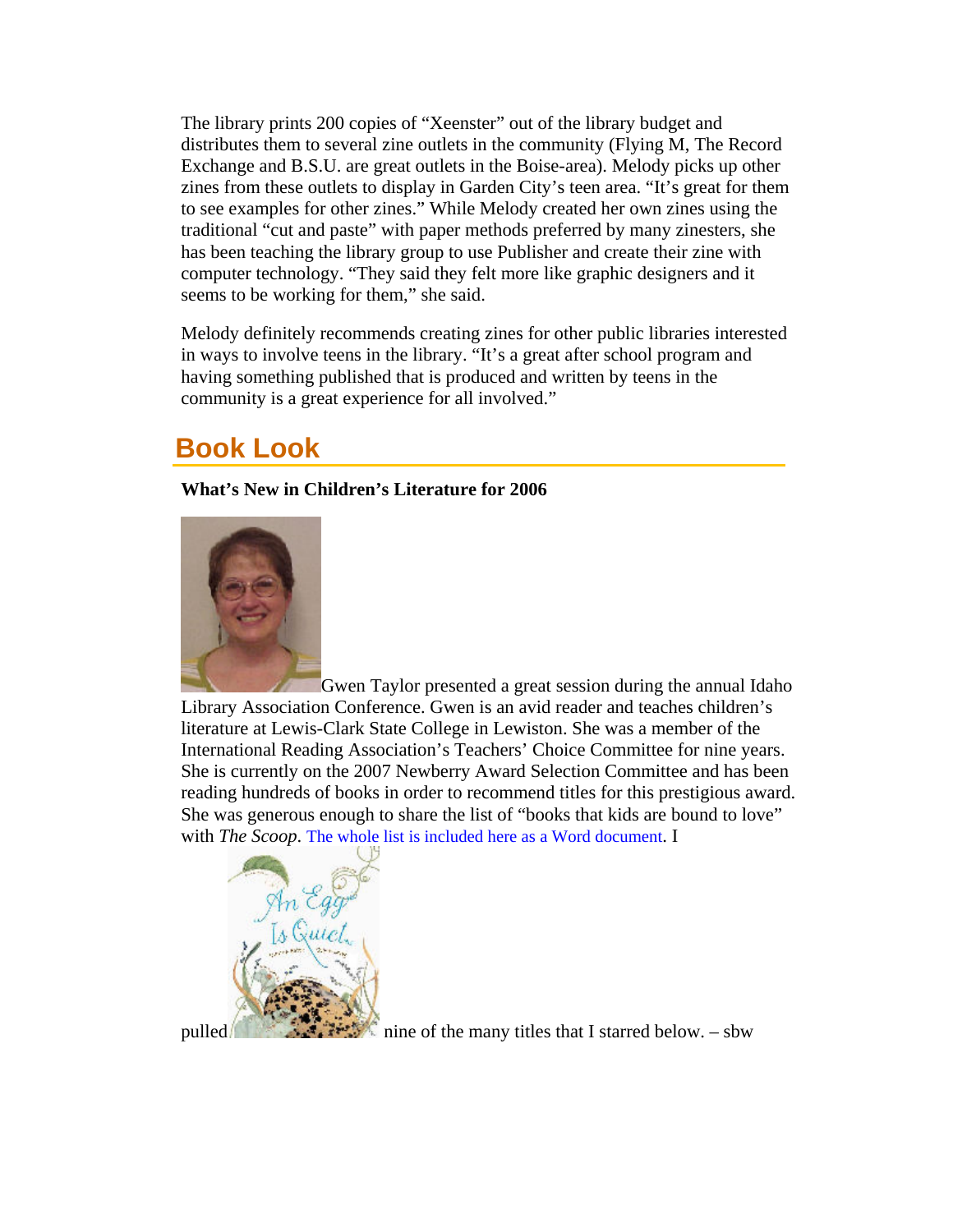Aston, Dianna, illustrated by Sylvia Long, AN EGG IS QUIET, Chronicle Books; Provides interesting, factual tidbits about a variety of eggs; good teaching tool; beautifully illustrated.

Markle, Sandra, **RESCUES!** Millbrook Press; Engaging stories about real-life rescues.

Avi, **CRISPIN: AT THE EDGE OF THE WORLD**, Hyperion; Sequel to the



Cross of Lead. Crispin and Bear continue their journey a name is not also the line of not add Troth, a disfigured girl to their adventure. Second in a trilogy.

Silverman, Erica, illustrated by Betsy Lewin, **COWGIRL KATE AND COCOA**. Harcourt; Kate and her beloved horse have a day of adventures. Theodor Seuss Geisel Honor Book 2006.

Clements, Andrew, **ROOM ONE**, Simon & Schuster; Ted, an amateur detective, finds a woman with two children hiding out in an abandoned farmhouse on his paper route. He helps them out; his teacher and the town get involved.



Gwen says this is a great book for librarians, so I'm

highlighting it here too: Holt, Kimberly Willis, **PART OF ME**, Henry Holt; Ten stories trace the connection between four generations of one Louisiana family from 1939 when a young girl leaves school to help support her family by driving a bookmobile to 2004 when she is 79 and writes a memoir about those early days.

Lowry, Lois, **GOSSAMER**, Houghton Mifflin; While learning to bestow dreams, a young dream-giver tries to save an eight-year-old boy from the effects of his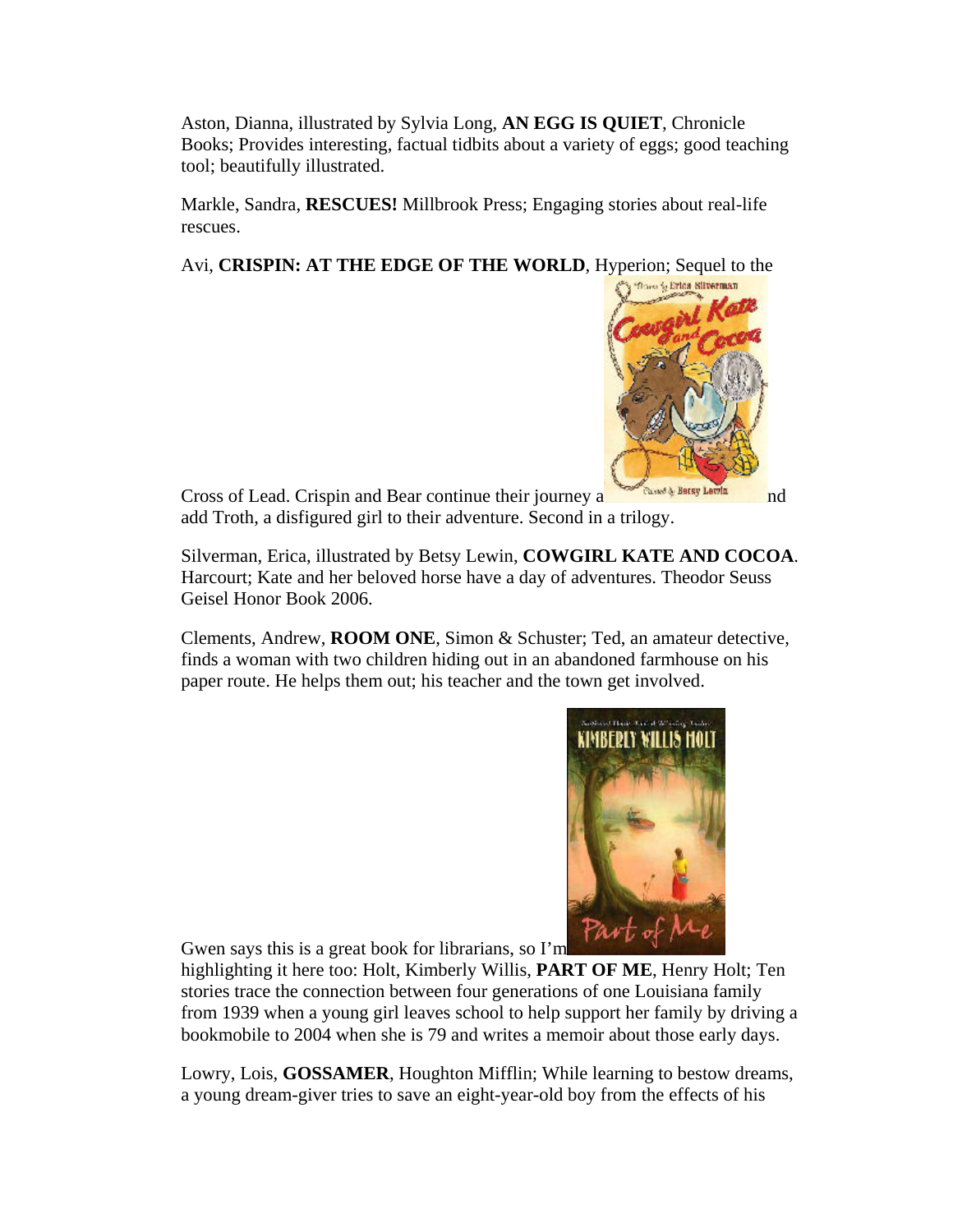<span id="page-8-0"></span>allusive past and the nightmares inflicted on him by the frightening Sinisteeds. Examines where dreams and nightmares originate and how they are controlled—



fantasy.

Meehl, Brian, **OUT OF PATIENCE**, Delacorte Press; Twelve-year-old Jake Waters can't wait to escape his small town of Patience, Kansas, until the arrival of a cursed toilet plunger causes him to reevaluate his feelings about his family and its history in Patience.

Draper, Sharon, **COPPER SUN**, Atheneum; Amari is drug from her home in Africa, befriends Afi on the slave ship, is sold as a slave to a rice plantation as a birthday present for the owner's son. She escapes with an indentured servant and heads south to Fort Mose to become free.

*Send [Stephanie](mailto:stephanie.bailey-white@libraries.idaho.gov) or [Peggy a](mailto:peggy.mcclendon@libraries.idaho.gov) review for The Scoop, and we'll send you a brand new hardback book for your library.*



## **Upcoming Events in December**

**December 12** - Did you know that the poinsettia has a special day all its own? By an Act of Congress, December 12 was set aside as National Poinsettia Day. The date marks the death of Joel Roberts Poinsett, who is credited with introducing the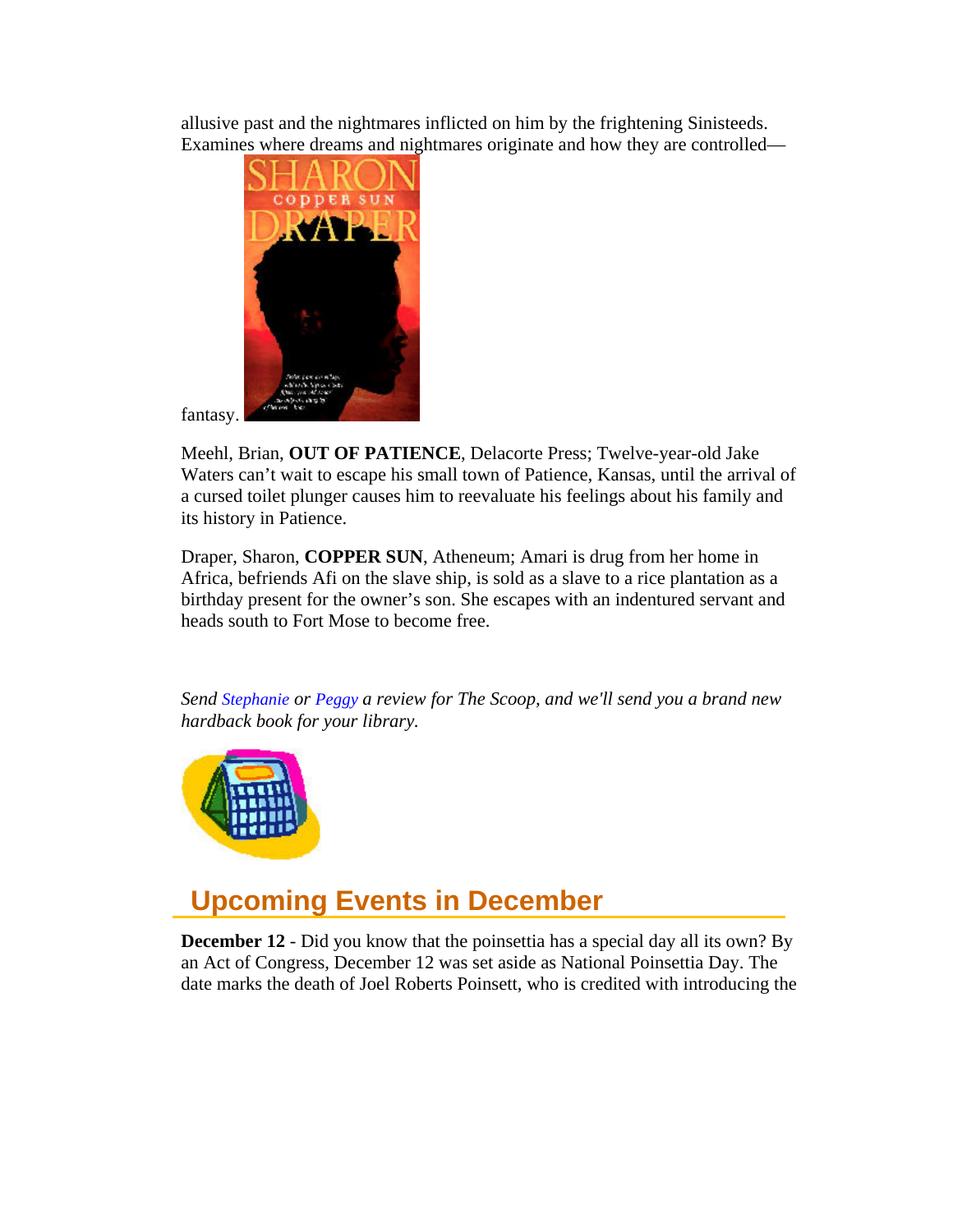

native **W** Mexican plant to the United States. The purpose of the day is to enjoy the beauty of this popular holiday plant. So, be sure to give someone you love a poinsettia on December 12, National Poinsettia Day!

**December 15** - The Bill of Rights was adopted in 1791. Read more about this important historical document at [www.billofrights.com.](http://www.billofrights.com/) You can also check out: [www.archives.gov/national-archives-experience/charters/bill\\_of\\_rights.html](http://www.archives.gov/national-archives-experience/charters/bill_of_rights.html) ; [www.digitalhistory.uh.edu/database/article\\_display.cfm?HHID=295](http://www.digitalhistory.uh.edu/database/article_display.cfm?HHID=295) or [www.usconstitution.net/constkids4.html.](http://www.usconstitution.net/constkids4.html)

**December 21** - The time around December 21 or 22 is a very important day for our planet and its relationship with the sun. December 21 is one of two solstices, days when the rays of the sun directly strike one of the two tropical latitude lines. In 2006 at precisely 7:22 p.m. Eastern Standard Time on December 21 (00:22 UTC on December 22) winter begins in the Northern Hemisphere and summer begins in the Southern Hemisphere. For more go to



[http://geogr](http://geography.about.com/cs/calendarsseason/a/winter.htm) [aphy.about.com/cs/calendarsseason/a/winter.htm](http://geography.about.com/cs/calendarsseason/a/winter.htm) 

**December 26** - Candy Canes…A Holiday Tradition. Candy canes began as straight white sticks of sugar candy used to decorate Christmas trees. It wasn't until about the 20th century that candy canes acquired their red stripes. For more go to <http://housing.k-state.edu/dining/FitCourse/justforfun/12-candycaneday.html>

Some of the other events celebrated in December are: **Bingo's Birthday Month**, **Safe Toys and Gifts Month, Cookie Cutter Week** (1st-7th), **Hanukkah** (15-22), **International Language Week** (15th-21st), **Special Education Day** (2nd), **Special Kids Day** (5th), **St. Nicholas Day** (6th), **Gingerbread House Day** (12th), **Sacagawea Day** (20th), **Christmas** (25th) and **Kwanzaa** (Dec. 26-Jan. 1).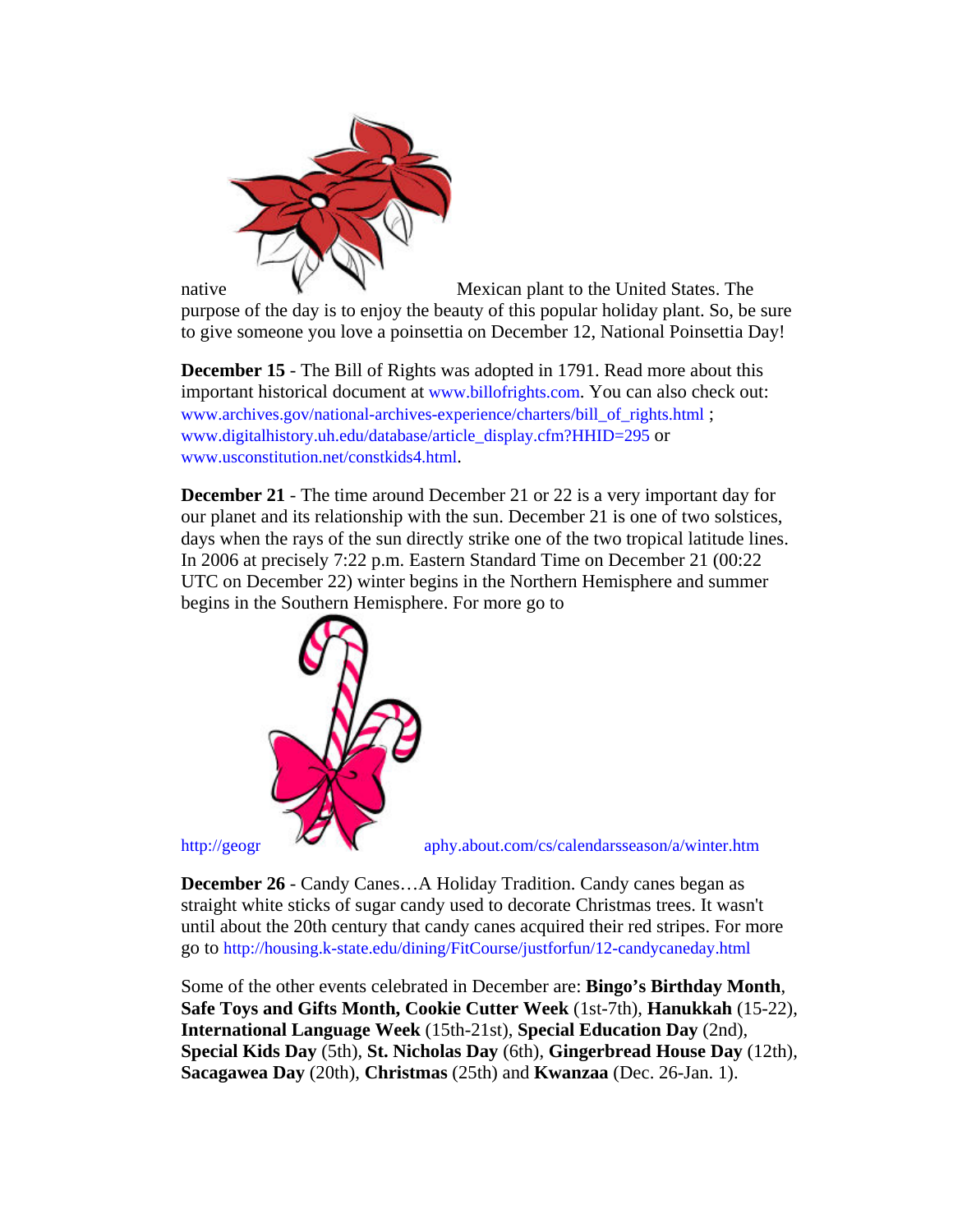#### **Children's Authors who Were Born in December include:**

December 1 - **Jan Brett** (born in 1949). She is one of the nation's foremost author/illustrators of children's books including *Daisy Comes Home, Gingerbread Baby* and *On Noah's Ark*. For more information got to [www.janbrett.com](http://www.janbrett.com/) 

December 10 - **Emily Dickinson** (1830-1886). Dickinson was an American lyrical poet, and an obsessively private writer -- only seven of her some 1800 poems were published during her lifetime. Dickinson withdrew from social contact at the age of 23 and devoted herself in secret into writing. Some of her published works include Poems for Youth and Complete Poems of Emily Dickinson. [www.emilydickinson.org](http://www.emilydickinson.org/) or [www.online-literature.com/dickinson/](http://www.online-literature.com/dickinson/)

December 14 - **Rhoda Blumberg** (born in 1917). Born in New York City, she is a graduate of Adelphi College. For many years Rhoda Blumberg has written outstanding nonfiction books for children. She is the author of *Shipwrecked, What's the Deal?, Commodore Perry in the Land of the Shogun* and others. For more got to [www.harperchildrens.com/authorintro/index.asp?authorid=15776](http://www.harperchildrens.com/authorintro/index.asp?authorid=15776) 

December 19 - **Eve Bunting** (born in 1928). The author of more than 100 books for young readers, Eve Bunting was born in the small village of Maghera in Northern Ireland. In 1958, she emigrated to the United States, where she has lived ever since. Some of published works include, *Nasty Stinky Sneakers, The Skate Patrol, The Mother's Day Mice* and more. For more information go to [www.kidsreads.com/authors/au-bunting-eve.asp](http://www.kidsreads.com/authors/au-bunting-eve.asp) 

December 23 - **Avi** (born in 1937). Avi got his name from his twin sister when he was too young to remember why. After struggling in school as a youngster, Avi worked for 25 years as a librarian before becoming a professional writer. His award-winning books include *The True Confessions of Charlotte Doyle* and *Nothing But The Truth*. Avi has written historical novels, comedies, animal adventures and ghost stories. Go to [www.avi-writer.com](http://www.avi-writer.com/) for more.

December 29 – **Molly Bang** (born in 1943). Molly was born in Princeton, New Jersey, the second of three children. Her early books were mostly based on folktales. Once she became a mother, she was more influenced by her daughter, Monika. It was because of her that she made *Ten, Nine Eight*, as well as *When Sophie Gets Angry -- Very, Very Angry*. For more go to <http://www.mollybang.com/> .

December 30 - **Mercer Mayer** (born in 1943). Mercer published his first book, *A Boy, a Dog, and a Frog*, a wordless picture book, in 1967. Today, he has written and/or illustrated more than 80 picture books which include a broad range of illustrative styles. For more go to [http://falcon.jmu.edu/~ramseyil/mayer.htm](http://falcon.jmu.edu/%7Eramseyil/mayer.htm) or [www.littlecritter.com.](http://www.littlecritter.com/)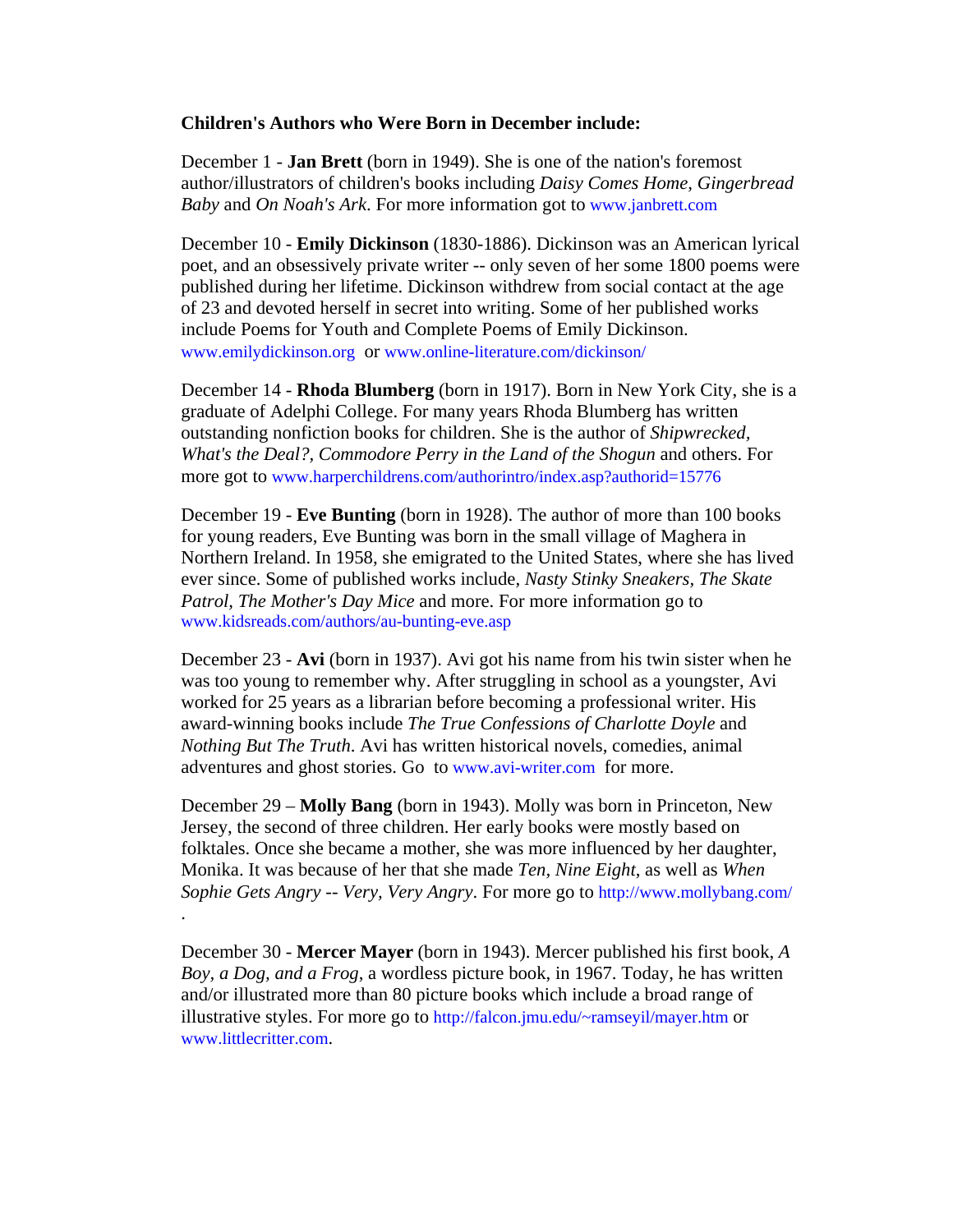<span id="page-11-0"></span>

# **Summer Reading News**

### **Grow your 2007 Summer Reading Program - Deadline November 17**

Libraries have begun planning for 2007 summer reading by sending in their **Bright Futures Intent to Participate** form. This gives them a head start on participating in up to five opportunities to get additional resources for summer reading. Go to<http://libraries.idaho.gov/files/default/Intent-sum07.pdf>to print the form and fax it to the Idaho Commission for Libraries. If you have questions about any of the incentive programs, contact [Peggy](mailto:peggy.mcclendon@libraries.idaho.gov) at 334-2150 or 1-800-458- 3271. November 17th in the deadline to reserve a spot in the 2007 incentive programs.

### **Record Number of Summer Readers in 2006**

The numbers have been tallied and the message is clear! Idaho librarians rock their summer reading programs. Over 40,400 children signed up to participate, 10.9% more than in 2005. Librarians also visited over 200 schools and reached 17% more at risk children by holding summer reading in parks, day cares, schools, and other community sites like Head Start programs. Your hard work, dedication and creativity is truly as inspiration.

#### **2007 Summer Reading News Flash**

This just in--Actor Paul Giammatti will be the voice of Ike LaRue on CSLP's PSA for next summer! To find out more about Giamatti, see his profile at <http://www.ropeofsilicon.com/profile.php?id=1294>. And, the 2008 artist for the teen theme: "Metamorphosis @ your library" is **[Jan Duursema](http://www.janduursema.com/)**.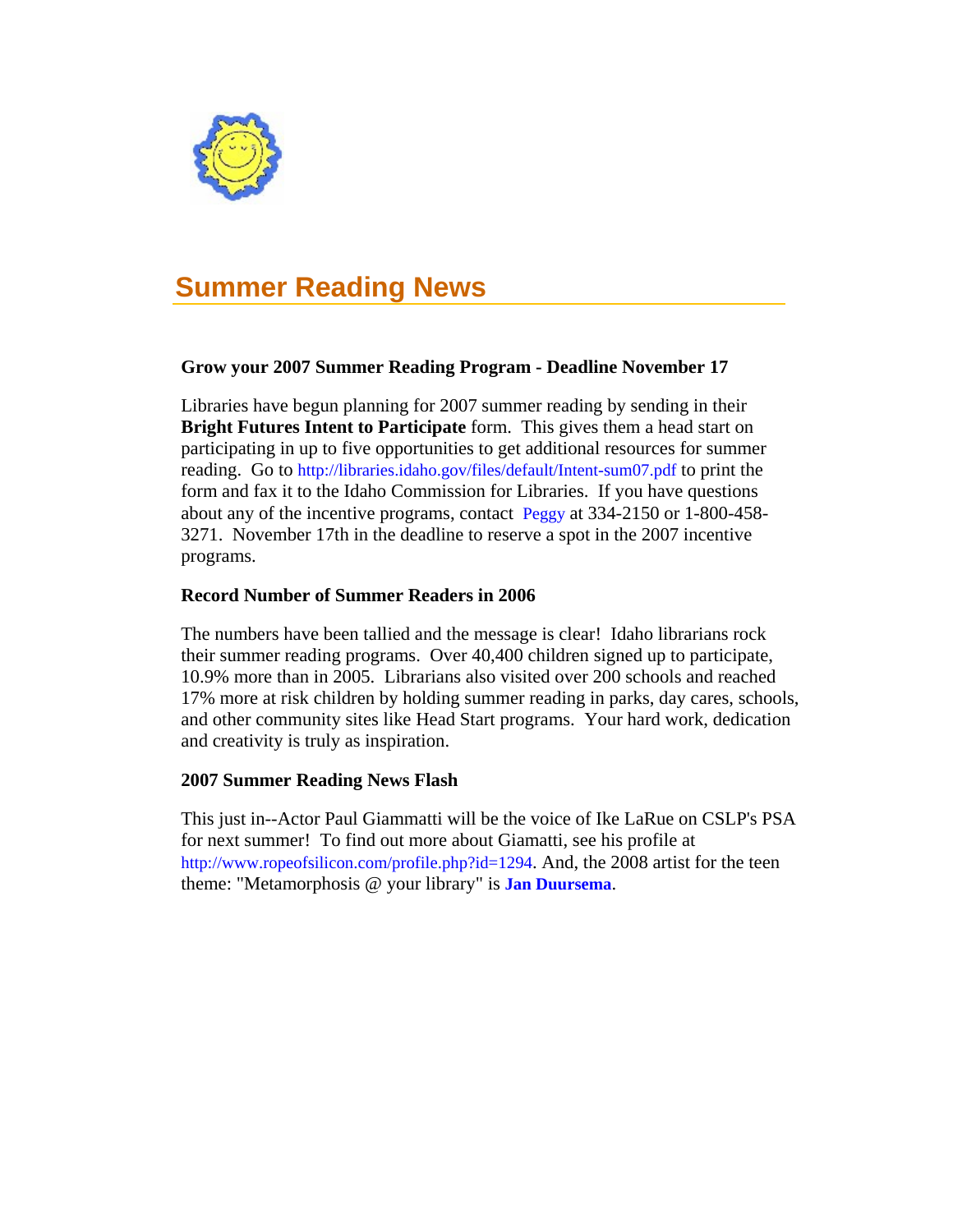

#### **Summer Reading Success in Ola**

We had to share these great photos from the Ola District Library's Summer Reading Program. Library Director Mary Lee Blackford said the had more kids register than in past years and a much higher completion rate and she believes it was due to the great animal programs they planned for each Saturday. The library had 16 participants. Great numbers for a community of around 171!



Presentations were given by Mary Lee with Tara the Tarantula (a pet she inherited from her days of teaching!); Steve Miller with Issa the Boa Constrictor (at right); Dana Ard with her guide dog Virgie; and Darlene Mingus with her llamas.



Two Satu **Report of the state of the state of the state of the state of the Saturday gatherings were devoted to sculpting** clay snakes and glazing the snakes. Mary Lee was able to get these fired and present the finished products to the participants. On the last day of the program, the children brought their pets for a pet show. Each pet received a rosette based on the pet's special qualities, including "Most Awesome Ears," "Best Hair-Doo" and "Most Fluffy." Certificates and T-shirts were awarded to all who reached their reading goals. All sixteen did! Sounds like a great program. Thanks for sharing the wonderful photos with us!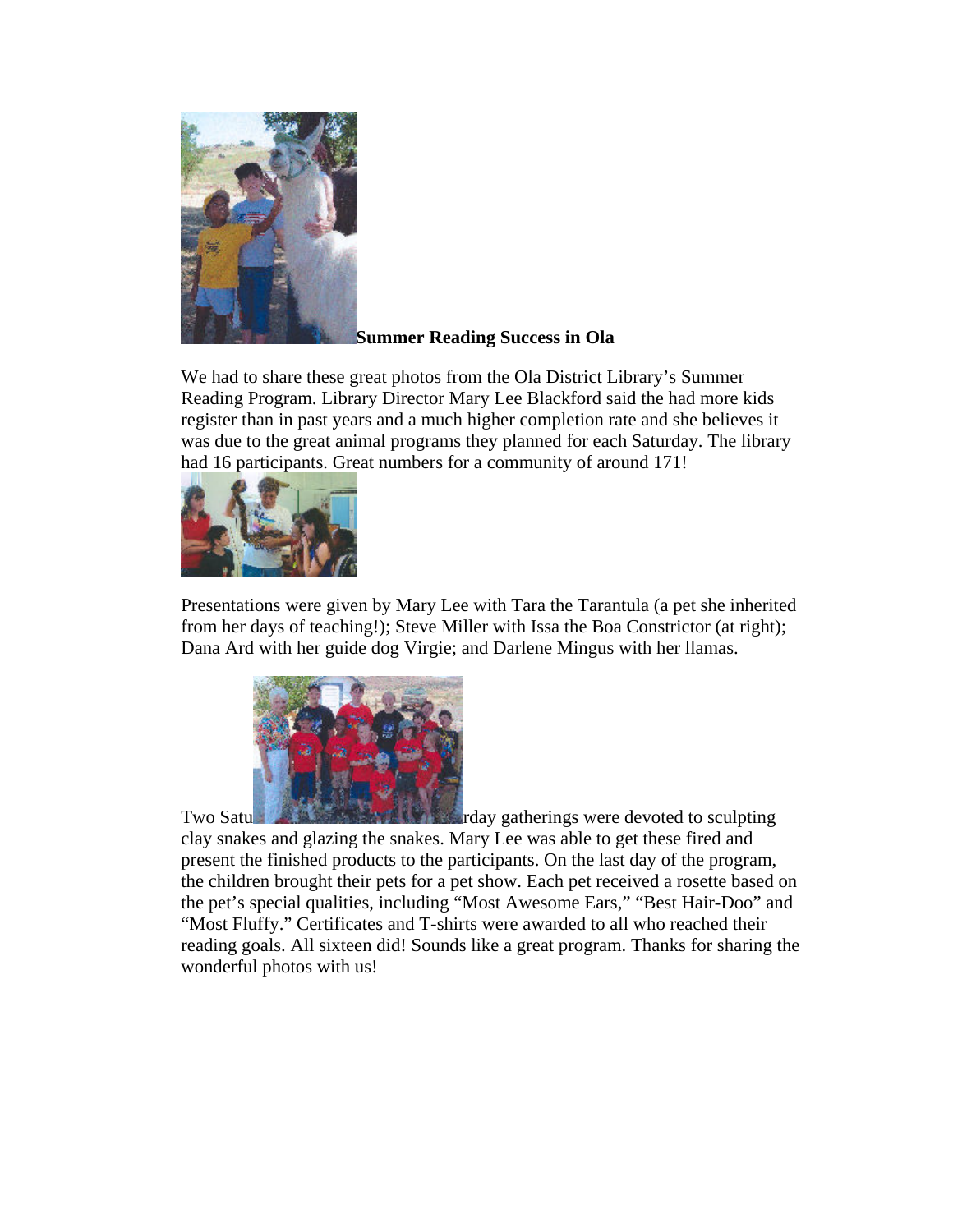<span id="page-13-0"></span>

# **School Zone**

**Marlene Earnest, Media Generalist at Vallivue High School, and the Vallivue School District are the first recipients of the Idaho School Library Media Program of the Year, sponsored by Follett Library Media Resources, and presented at the 2006 Idaho Library Association conference.** *(The picture shows Marlene - on the right - accepting the award from Pam Juel, Educational Media Division Chair.)*

The purpose of this award is to:

- •Emphasize the school library media program's role in the instructional process
- •Encourage development of library media programs that are the result of collaborative efforts
- •Identify and recognize a variety of successful models providing students' information needs
- •Encourage development of library media programs by increasing awareness

Julie Prescott, District Curriculum and Staff Development Coordinator, summarized the Vallivue mission and program in the nomination statement below.

The mission of Vallivue School District's K-12 Library/Media Center program is "to develop independent, lifelong learners and to promote the enjoyment of reading." Vallivue's district library program is effective and/or innovative for a variety of reasons. First, it is a collaborative effort between the Vallivue School District and Marylyn Kaltenecker from Middleton Heights Elementary in the Middle School District.

Also, as a result of the library program, the librarians and library aides in the Vallivue School District will have, for the first time, a set of lessons and an instructional pacing calendar to guide instruction for information literacy. Up to this point, most library aides used library time to read stories to children and to check out books. Under our new library program, librarians and library aides will work collaboratively with teachers to reinforce skills and concepts taught in the classroom.

Last year, librarians, library aides, the curriculum director, and  $K - 12$  teachers from a variety of content areas worked collaboratively to produce a K-12 curriculum guide that is aligned to state achievement standards and national standards. This was adopted by the Vallivue Board of Trustees in July, 2005.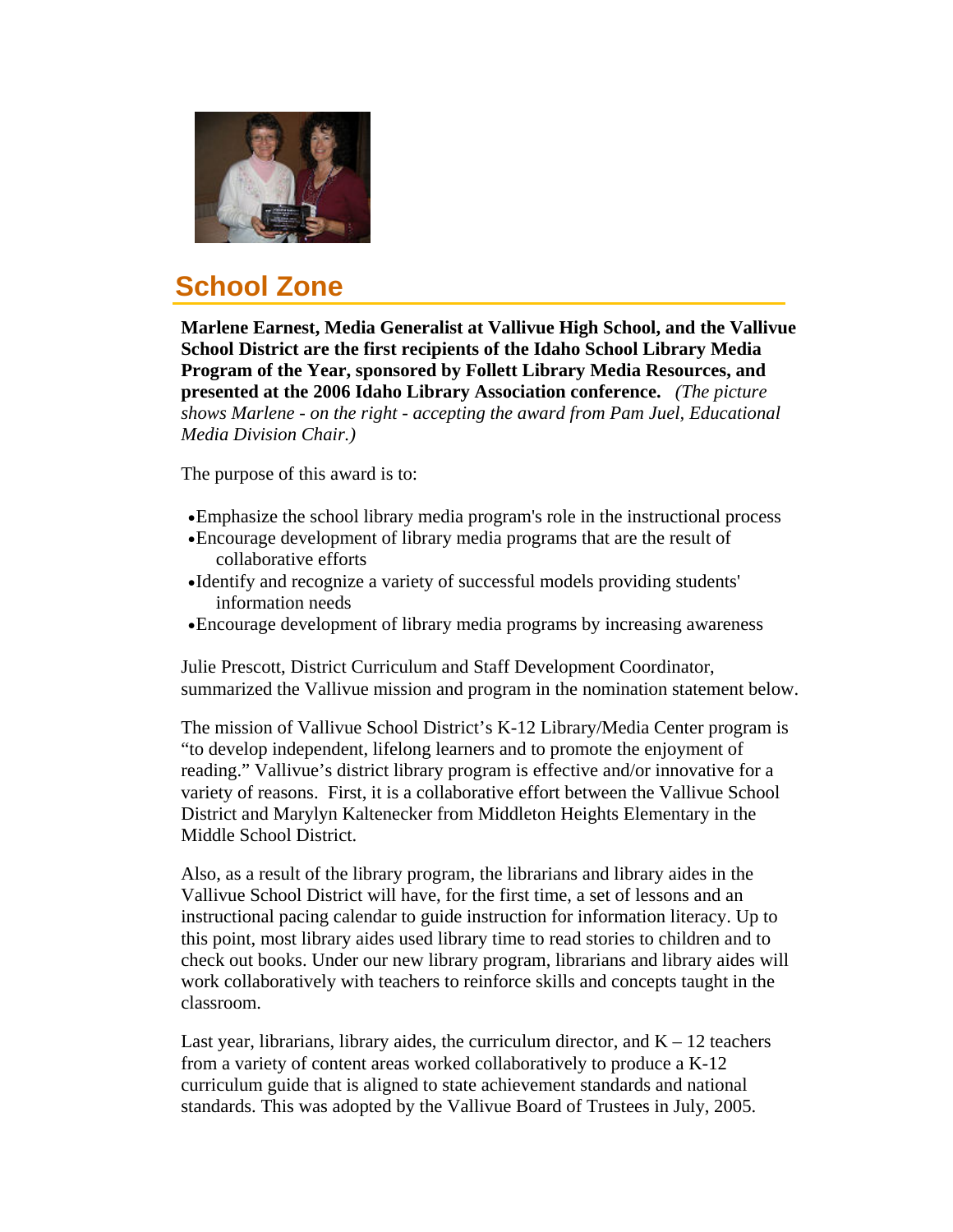<span id="page-14-0"></span>During the 2005-2006 school year, Marlene Earnest collaborated with district librarians, library aides, the curriculum director, and Marylyn Kaltenecker from the Middleton Heights Elementary to develop a lesson plan template and to expand the curriculum with lesson plans and activities.

Marlene worked with librarians and library aides during district collaboration days to gather ideas for lessons, ideas, and activities. She also worked with Marylyn on her own time to correlate lessons with Vallivue's curriculum guide and align them to state and national standards. In addition, she collaborated with the district curriculum director to compile and organize the lessons into a unified format, to make an instructional pacing calendar for each library site, to develop PowerPoint presentations on accessing electronic resource and the information problemsolving process for staff and students, and to produce a brochure, bookmarks, and business cards listing the web resources available 24/7 to students.

Marlene says that Vallivue's library program is a work in progress, but the staff has come a long way and they continue to work collaboratively with all involved to maintain an equitable, quality program.

Congratulations Marlene and Vallivue School District!

# **Know the Numbers**

**Students at schools with good school libraries have 10-18 percent better test scores than schools with lower rated libraries. This holds true despite socioeconomic differences.** 

(Source: Libraries and Student Achievement: The importance of school libraries for improving student texts scores, Threshold: Winter 2004, Available at www.ciconline.org. Accessed May 1, 2006)

**Circulation of children's materials at public libraries is 50 percent higher in school districts scoring in the top third of a standardized reading test than those scoring in the lowest third. Similar results were found for states with the highest and lowest reading scores.** 

(Source: The Library Research Service, Fast Facts, Oct. 22, 1998, ED3/110.10/No. 153. Available at [www.lrs.org/fastfacts.asp](http://www.lrs.org/fastfacts.asp). Accessed May 1, 2006)

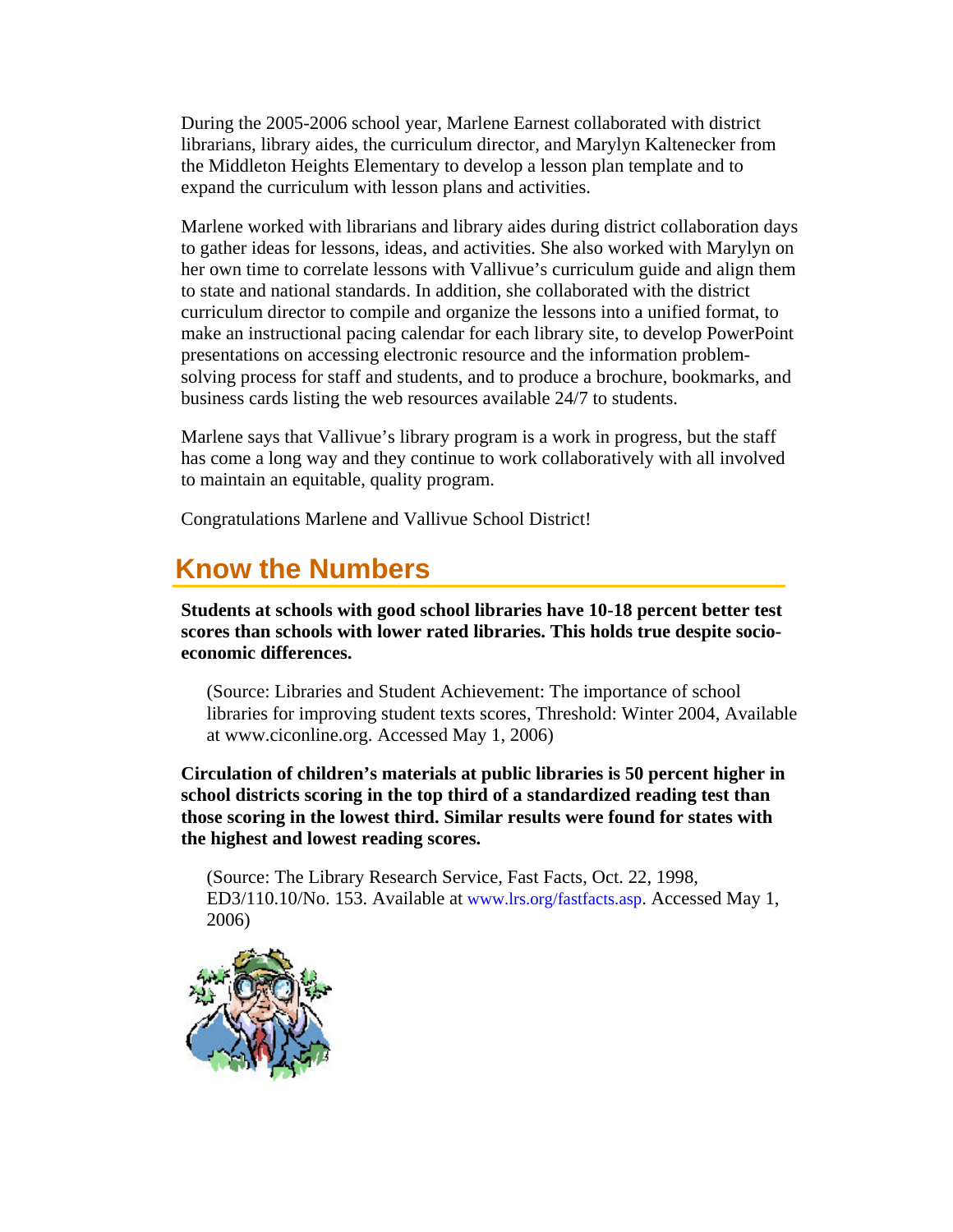## **A Closer Look at Emerging Trends in Youth Services**

by Peggy McClendon

### **Trend #7: Changes in family and work life mean that many children are not able to access traditional library services.**

Libraries have traditionally served families by inviting them to come to the library for day time story hours or other special programs. With changing demographics and work patterns, fewer parents have time to bring their children to the library, especially during the day. More families are headed by a single-parent and more two-parent families have both parents in the workforce. This has meant new methods of reaching families with library services are needed.

So where are the children?

In 2004, 23% of children in Idaho lived in a single-parent household. (Kids Count, 2006)

Many are in daycare. Idaho has one of the fastest growing populations of young children in the nation (Idaho Kids Count, Idaho Works if Child Care Works) Sixty percent of Idaho women in the workforce have children under the age of six (Idaho Kids Count, Idaho Works if Child Care Works.) Most of these children require some form of child care during the time their mother works, yet quality child care options are severely limited in many areas of the state (Idaho Kids Count, Idaho Works if Child Care Works).

Additionally, children are

- •in after-school programs and activities
- •latch key children and are home alone
- •are being homeschooled

The Idaho Commission for Libraries' Read to Me Project offers low key outreach models that enable rural libraries to develop outreach programs:

#### • **[First Book](http://libraries.idaho.gov/node/386)**

This program provides 1 book a month for a year to a group of at risk children for a home library  $+1$  parent workshop and 1 family event. (deadline May 2007)

#### • **[Child Care Reads](http://libraries.idaho.gov/node/368)**

Libraries who provide at least 3 hours of training to child care providers are eligible to receive a small read aloud collection to give to day care providers who attend the training. (deadline March 15, 2007)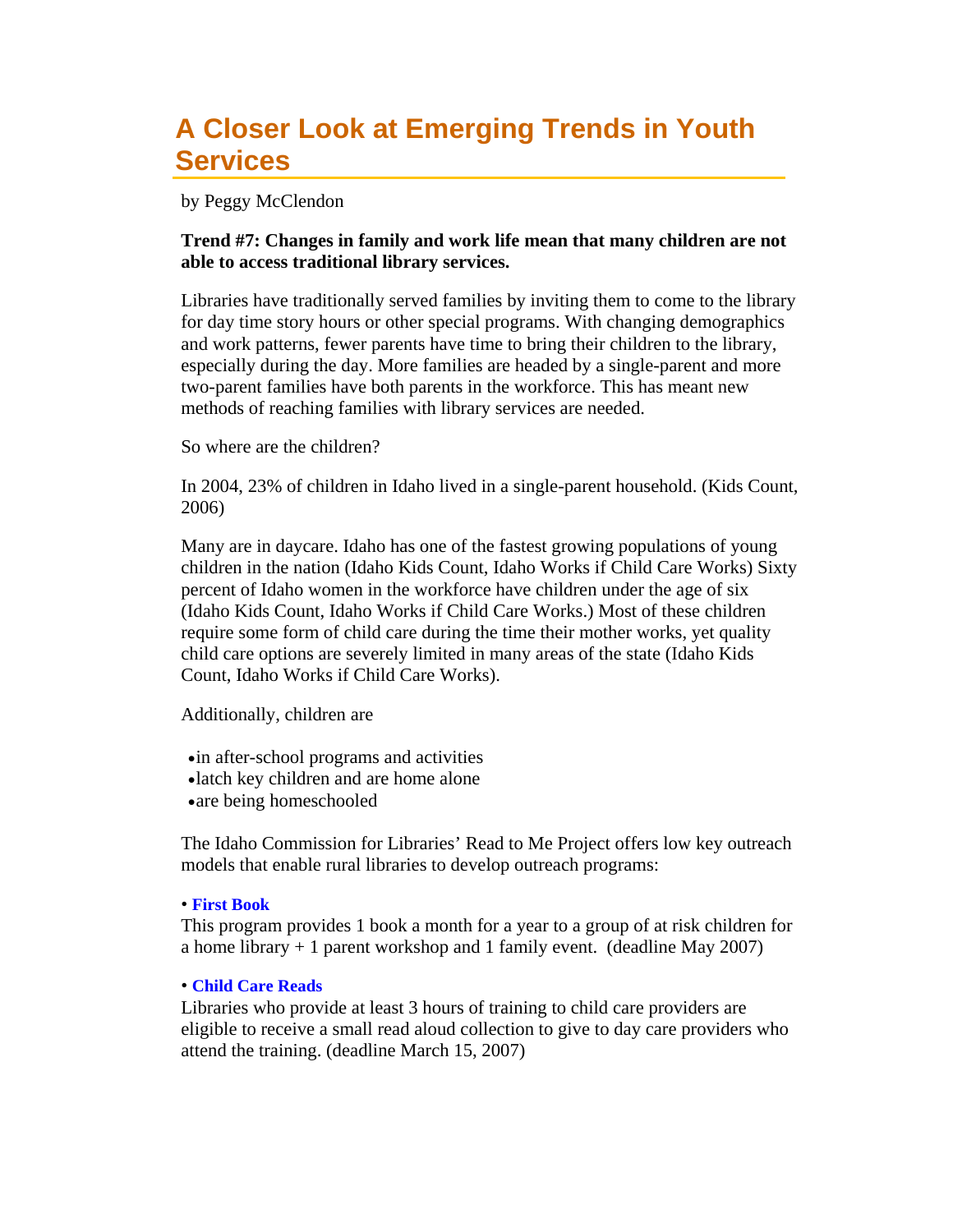#### <span id="page-16-0"></span>• **[Jump Start](http://www.lili.org/read/readtome/jumpstart.htm)**

This outreach program provides a free children's book and parent packet for librarians to use at kindergarten registration. (deadline February 15, 2007)

Idaho librarians report that outreach activities have:

- •Lowered barriers related to race, culture, and socio-economic class
- Increased the use of library facilities by Hispanic residents
- •Increased libraries' collections of Spanish language and bilingual materials
- •Created or strengthened community-wide coalitions
- •Increased the number of community partnerships
- •Gained recognition from the Governor's Office
- •Expanded library services, such as lapsit programs, family programs and bilingual storytimes
- •Improved collections of age-appropriate materials for young children

# **Tips & Tools**

#### **New Books at the Idaho Commission for Libraries:**

*Technology-Infused Instruction for the Educational Community: A Guide for School Library Specialists*, by Lesley S. J. Farmer. Scarecrow Press, 2005. [025.5 FARMER 2005]

This book demonstrates how technology can be used to teach information literacy through the school media center to the adult stakeholders. Templates are included for information literacy workshops for elementary, middle, and high school faculty, procedures for library staff, and support programs for parents, administrators, board members and the community.

*Technology Made Simple: An Improvement Guide for Small and Medium Libraries*, by Kimberly Bolan and Robert Cullin. American Library Association, 2007. [025.0028 BOLAN 2006]

Co-authored by a librarian and a technical expert, this book is an easy-tounderstand - yet comprehensive guide to effective technology services for librarians. Detailed "how-to" information, reproducible forms and first-hand accounts are included to help demystify the technology implementation process.

*These books are part of the Professional Development Service offered by the Idaho Commission for Libraries (ICFL). Materials can be borrowed either by direct loan or through interlibrary loan at your library. Go to <http://libraries.idaho.gov/professional-development-collection> or call ICFL at (208) 334-2150 or (800) 458-3271 for more information.*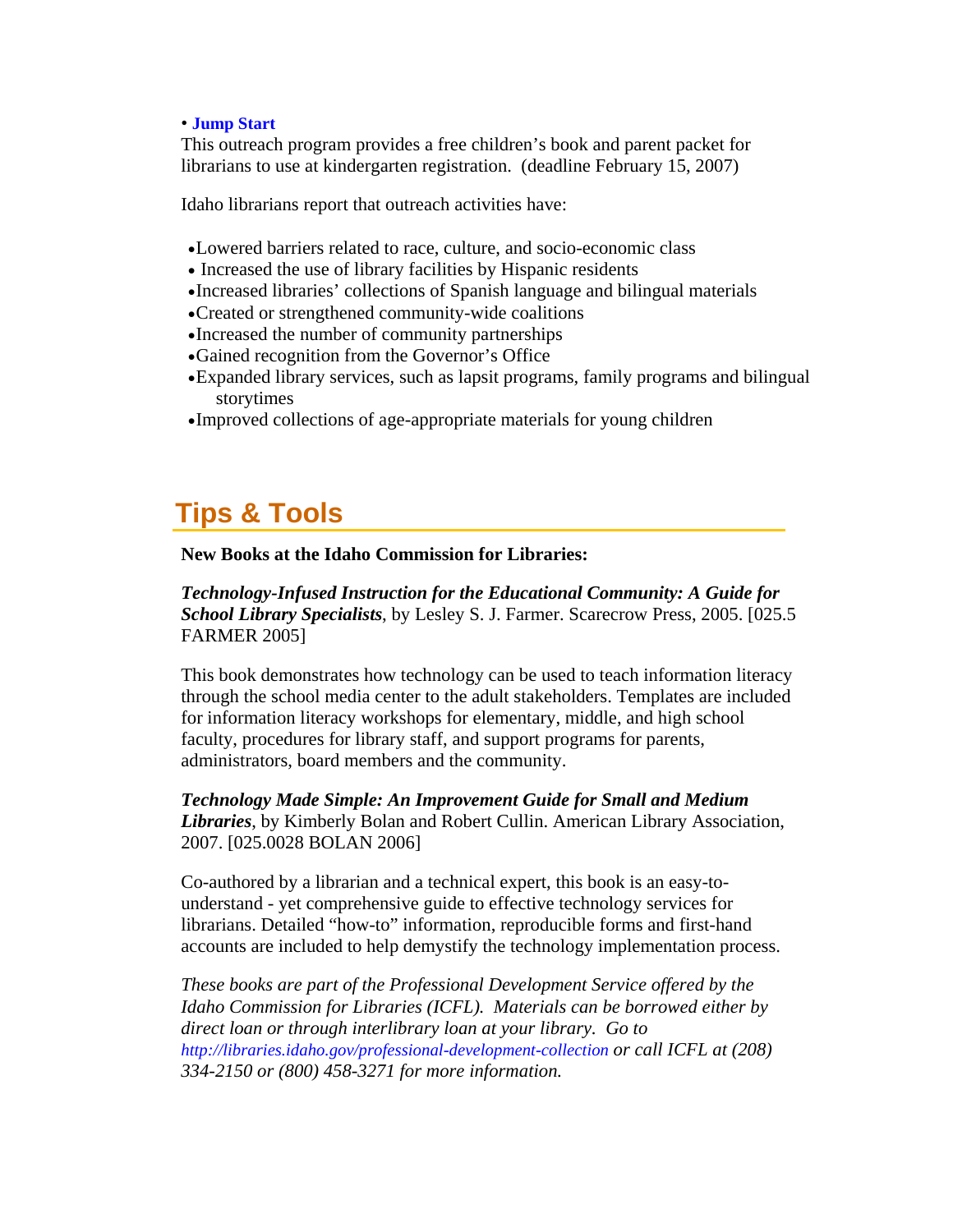<span id="page-17-0"></span>

We've added a few new **Read to Me newsletters** that public and school libraries may print and provide as handouts for library programs. There's a new one highlighting Idaho Family Reading Week and one for winter. The newsletters can be found by scrolling down at <http://libraries.idaho.gov/node/383>.

The Commission for Libraries has several Idaho Family Reading Week Curious George folders left over from the mailing to public and school libraries. If you're putting packets together for families or can use them for your event, please e-mail [Stephanie](mailto:stephanie.bailey-white@libraries.idaho.gov) and we'll see what we can do for you.

## **News Beyond Idaho**

### **Teens Take Book from "Page to Stage"**

High school students will get a chance to create a theater production of a popular book as participants in "Page to Stage," a program offered by the Actor's Guild of Lexington and the Lexington Public Library in Kentucky.

The program will begin with students reading *The Sledding Hill* by Chris Crutcher. They'll work with library staff and the Actor's Guild to put together a stage production. Teens will assist with writing, costumes, and set design as well as acting in the production. They'll present their production at the Central Library and at the Downtown Arts Center. The program is funded with a grant.

*[Editor's Note: I love the name of this program. Idaho libraries could "borrow" the name and do shorter video productions -- or just have teens review books - and air them on [YouTube.](http://www.youtube.com/) If you try it, let us know!]* 



*Talk Back: We welcome your feedback on anything in The Scoop. Just e-mail [Peggy](mailto:peggy.mcclendon@libraries.idaho.gov) or [Stephanie](mailto:stephanie.bailey-white@libraries.idaho.gov) and we'll print your comments in The Scoop.*

**Disclaimer** The Idaho Commission for Libraries retains sole discretion with regard to the content of this newsletter, and reserves the right to edit, modify, or delete content. Advertising will not be accepted. Permission to reproduce information in this newsletter is granted to other nonprofit organizations, so long as credit is given to the author and source, except for items which are reprinted from other sources and are protected by copyright. The Idaho Commission for Libraries is not responsible for the contents of any linked sites or any link contained within a linked site.